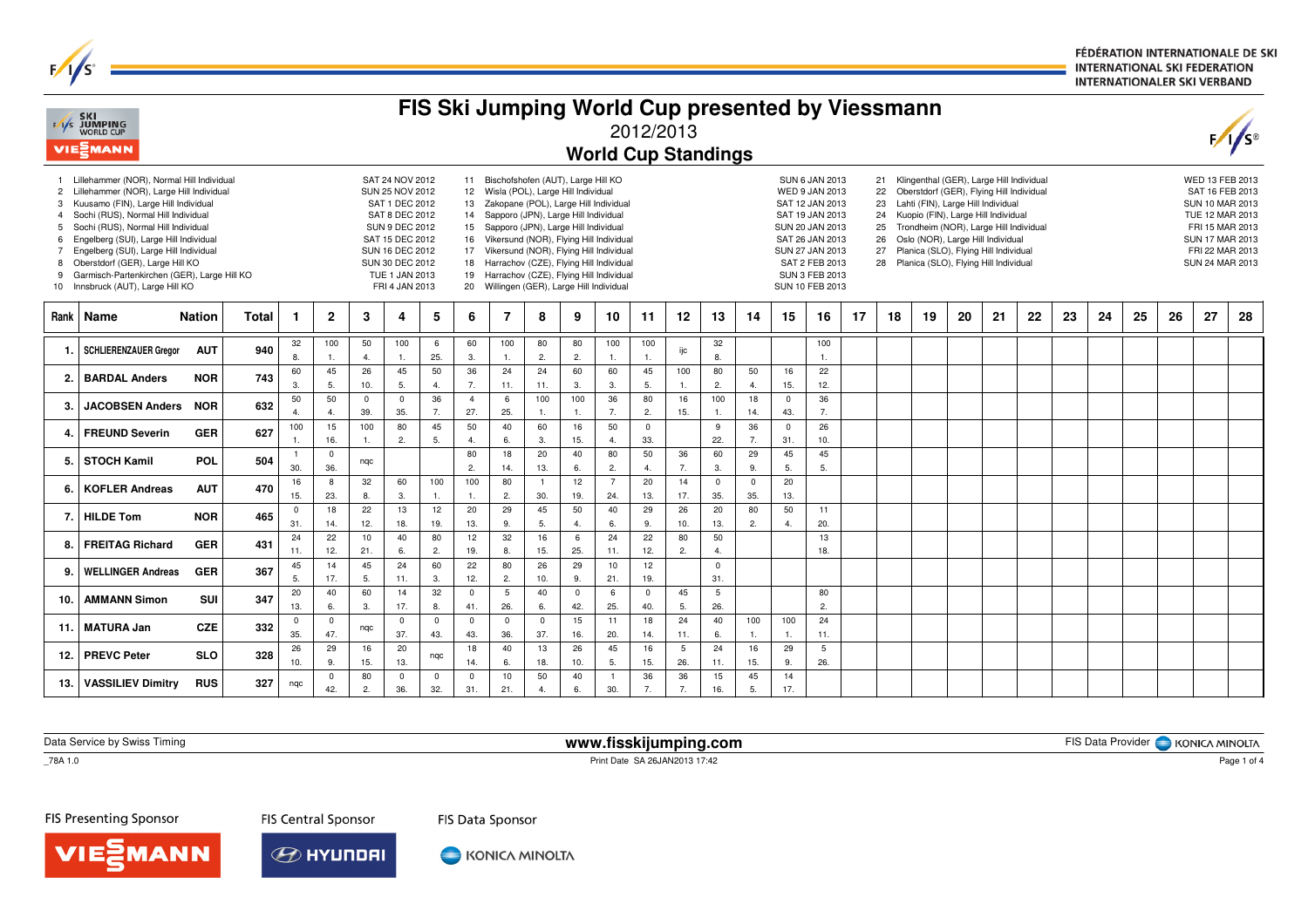# **FIS Ski Jumping World Cup presented by Viessmann**



### 2012/2013

**World Cup Standings**

|       | <b>Nation</b><br>Rank   Name            | Total | $\mathbf{1}$      | $\overline{2}$          | 3                    | 4            | 5                     | 6              | -7                             | 8                  | 9                       | 10                  | 11                    | 12                 | 13                | 14                    | 15             | 16                 | 17 | 18 | 19 | 20 | 21 | -22 | 23 | 24 | 25 | 26 | 27 | 28 |
|-------|-----------------------------------------|-------|-------------------|-------------------------|----------------------|--------------|-----------------------|----------------|--------------------------------|--------------------|-------------------------|---------------------|-----------------------|--------------------|-------------------|-----------------------|----------------|--------------------|----|----|----|----|----|-----|----|----|----|----|----|----|
| 14.   | <b>NEUMAYER Michael</b><br>GER          | 326   | 13                | 10                      | 12 <sup>2</sup>      | 32           | 9                     | 24             | 45                             | 32                 | 10                      | 20                  | 32                    | 18                 |                   | 32                    | 5              | 32                 |    |    |    |    |    |     |    |    |    |    |    |    |
|       |                                         |       | 18.               | 21.                     | 19.                  | 8.           | 22.                   | 11.            | 5.                             | 8.                 | 21.                     | 13.                 | 8.                    | 14.                |                   | 8.                    | 26.            | 8.                 |    |    |    |    |    |     |    |    |    |    |    |    |
| 15. I | <b>LOITZL Wolfgang</b><br><b>AUT</b>    | 323   | 24                | 24                      | 29                   | $\mathbf 0$  | 20                    | 40             | 50                             | 18                 | $\overline{\mathbf{0}}$ | 12                  | 13                    | 22                 | 6                 | 13                    | 32             | 20                 |    |    |    |    |    |     |    |    |    |    |    |    |
|       |                                         |       | 11.               | 11.                     | 9.                   | 32.          | 13.                   | 6.             | 4.                             | 14.                | 33.                     | 19.                 | 18.                   | 12.                | 25.               | 18.                   | 8.             | 13.                |    |    |    |    |    |     |    |    |    |    |    |    |
| 16.   | <b>KRANJEC Robert</b><br><b>SLO</b>     | 320   | $^{\circ}$<br>43. | 13<br>18.               | 15<br>16.            | nqc          | nqc                   | nqc            | nqc                            | $\mathbf 0$<br>32. | 20<br>13.               | 18<br>14.           | $\overline{4}$<br>27. | 50<br>4.           | $^{\circ}$<br>42. | 60<br>3.              | 80<br>2.       | 60<br>3.           |    |    |    |    |    |     |    |    |    |    |    |    |
| 17. I | <b>MORGENSTERN Thomas</b><br><b>AUT</b> | 312   | 80                | 60                      | $\mathbf 0$          | 50           | 16                    | 16             | $\overline{1}$                 | $\mathbf 0$        | 24                      | 13                  | 40                    | 8                  | $\overline{4}$    |                       |                |                    |    |    |    |    |    |     |    |    |    |    |    |    |
|       |                                         |       | 2.                | 3                       | 33.                  | 4.           | 15.                   | 15.            | 30.                            | 40.                | 11.                     | 18.                 | 6.                    | 23.                | 27.               |                       |                |                    |    |    |    |    |    |     |    |    |    |    |    |    |
| 18.   | <b>HVALA Jaka</b><br><b>SLO</b>         | 298   | 14                | 32                      | $\overline{7}$       | 36           | 24                    | 45             | 22                             | 22                 | 32                      | $\mathbf{0}$        | 24                    | 11                 | 29                |                       |                |                    |    |    |    |    |    |     |    |    |    |    |    |    |
|       |                                         |       | 17.               | 8.                      | 24.                  | 7.           | 11.                   | 5.             | 12.                            | 12.                | 8.                      | 37.                 | 11.                   | 20.                | 9.                |                       |                |                    |    |    |    |    |    |     |    |    |    |    |    |    |
| 19.   | <b>POL</b><br><b>KOT Maciej</b>         | 276   | -6                | $\mathbf 0$             | $\mathbf 0$          | $\mathbf{3}$ | 9                     | 14             | 20                             | $\mathbf 0$        | 45                      | 29                  | 26                    | 20                 | 45                | 26                    | 18             | 15                 |    |    |    |    |    |     |    |    |    |    |    |    |
|       |                                         |       | 25.               | 48.                     | 32.                  | 28.          | 22.                   | 17.            | 13.                            | 50.                | 5.                      | 9.                  | 10.                   | 13.                | 5.                | 10.                   | 14.            | 16.                |    |    |    |    |    |     |    |    |    |    |    |    |
| 20.   | <b>TAKEUCHI Taku</b><br><b>JPN</b>      | 245   | 29<br>9.          | 20<br>13.               | 40<br>6.             | 9<br>22.     | 22<br>12.             | 5<br>26.       | $\overline{4}$<br>27.          | 14<br>17.          | $\overline{0}$<br>37.   | $\mathbf{3}$<br>28. | $\mathbf 0$<br>36.    | 12<br>19.          | 36<br>7.          | 15<br>16.             | 36<br>7.       |                    |    |    |    |    |    |     |    |    |    |    |    |    |
|       |                                         |       | 40                | 80                      | $\mathbf 0$          | $\mathbf 0$  | 12 <sup>2</sup>       | 13             | $\overline{0}$                 | 9                  | 11                      | $\mathbf 0$         | 5                     | 29                 | 18                |                       |                | 16                 |    |    |    |    |    |     |    |    |    |    |    |    |
| 21.   | <b>FANNEMEL Anders</b><br><b>NOR</b>    | 233   | 6.                | 2.                      | 49.                  | 33.          | 19.                   | 18.            | 46.                            | 22.                | 20.                     | 38.                 | 26.                   | 9.                 | 14.               |                       |                | 15.                |    |    |    |    |    |     |    |    |    |    |    |    |
|       |                                         |       | $^{\circ}$        |                         | 20                   | 24           | 26                    | $\overline{0}$ | 11                             | $\mathbf 0$        | 24                      | $\overline{0}$      | 10                    | 13                 | $\overline{7}$    | 20                    | 60             | $\mathbf{3}$       |    |    |    |    |    |     |    |    |    |    |    |    |
| 22.   | <b>WANK Andreas</b><br><b>GER</b>       | 218   | 37.               | nqc                     | 13.                  | 11.          | 10.                   | 34.            | 20.                            | 34.                | 11.                     | 32.                 | 21.                   | 18.                | 24.               | 13.                   | 3.             | 28.                |    |    |    |    |    |     |    |    |    |    |    |    |
|       | <b>VELTA Rune</b><br><b>NOR</b>         | 206   | 11                | $^{\circ}$              | 14                   | 15           | 15                    | 10             | 8                              | 29                 | 5                       | 5                   | 6                     | 60                 | 14                |                       |                | 14                 |    |    |    |    |    |     |    |    |    |    |    |    |
| 23.   |                                         |       | 20.               | 40.                     | 17.                  | 16.          | 16.                   | 21.            | 23.                            | 9.                 | 26.                     | 26.                 | 25.                   | 3.                 | 17.               |                       |                | 17.                |    |    |    |    |    |     |    |    |    |    |    |    |
| 24.   | <b>TEPES Jurij</b><br><b>SLO</b>        | 200   | $^{\circ}$        | 36                      | $\mathbf 0$          | $\mathbf{0}$ | nqc                   | 32             | 12                             | $\mathbf 0$        | $\mathbf 0$             |                     | $\mathbf 0$           |                    | 29                | 22                    | 40             | 29                 |    |    |    |    |    |     |    |    |    |    |    |    |
|       |                                         |       | 41.               | 7.                      | 37.                  | 49.          |                       | 8.             | 19.                            | 46.                | 50.                     |                     | 31.                   |                    | 9.                | 12.                   | 6.             | 9.                 |    |    |    |    |    |     |    |    |    |    |    |    |
| 25.   | <b>FETTNER Manuel</b><br><b>AUT</b>     | 161   | 36                | 16                      | 24                   | nqc          | $\mathbf 0$           | 15             | 13                             | 36                 | $\overline{7}$          | 14                  | nqc                   |                    |                   |                       |                |                    |    |    |    |    |    |     |    |    |    |    |    |    |
|       |                                         |       | 7.                | 15.                     | 11.                  |              | 35.                   | 16.            | 18.                            | 7.                 | 24.                     | 17.                 |                       |                    |                   |                       |                |                    |    |    |    |    |    |     |    |    |    |    |    |    |
| 26.   | <b>KASAI Noriaki</b><br><b>JPN</b>      | 143   | 12                | 26                      | 36                   | 11           | $\overline{1}$        | 6              | $\overline{7}$                 | nqc                | $\overline{0}$          | $\overline{0}$      | 8                     |                    |                   | 24                    | 12             |                    |    |    |    |    |    |     |    |    |    |    |    |    |
|       |                                         |       | 19.               | 10.<br>12               | 7.<br>$\overline{2}$ | 20.<br>16    | 30.<br>$\overline{2}$ | 25.<br>26      | 24.<br>$\overline{\mathbf{0}}$ | $\mathbf 0$        | 41.<br>14               | 34.<br>15           | 23.<br>9              | $\overline{2}$     | 12                | 11.<br>$\overline{0}$ | 19.<br>24      |                    |    |    |    |    |    |     |    |    |    |    |    |    |
| 27.   | <b>ZOGRAFSKI Vladimir</b><br><b>BUL</b> | 134   | $^{\circ}$<br>40. | 19.                     | 29.                  | 15.          | 29.                   | 10.            | 41.                            | 42.                | 17.                     | 16.                 | 22.                   | 29.                | 19.               | 42.                   | 11.            |                    |    |    |    |    |    |     |    |    |    |    |    |    |
|       |                                         |       | 18                | $\mathbf 0$             | $\mathbf 0$          | 8            | 18                    | 9              | 9                              | $\overline{4}$     | $\mathbf 0$             | 32                  | $\mathbf 0$           | $\mathbf 0$        |                   | 14                    | 8              |                    |    |    |    |    |    |     |    |    |    |    |    |    |
| 28.   | <b>HLAVA Lukas</b><br><b>CZE</b>        | 120   | 14.               | 32.                     | 34.                  | 23.          | 14.                   | 22.            | 22.                            | 27.                | 49.                     | 8.                  | 32.                   | 32.                | nqc               | 17.                   | 23.            |                    |    |    |    |    |    |     |    |    |    |    |    |    |
|       |                                         |       | $^{\circ}$        | $\overline{4}$          | 11                   | 18           | 12                    | 11             | 26                             | 8                  | $\mathbf 0$             | $\overline{2}$      |                       | 6                  | $\mathbf 0$       | $\overline{0}$        | 22             |                    |    |    |    |    |    |     |    |    |    |    |    |    |
| 28.   | <b>KORNILOV Denis</b><br><b>RUS</b>     | 120   | 49.               | 27.                     | 20.                  | 14.          | 19.                   | 20.            | 10.                            | 23.                | 40.                     | 29.                 | nqc                   | 25.                | 44.               | 32.                   | 12.            |                    |    |    |    |    |    |     |    |    |    |    |    |    |
|       |                                         |       | $^{\circ}$        | $\mathbf 0$             | $\mathbf 0$          |              |                       | $\overline{0}$ | $\overline{0}$                 | $\mathbf 0$        | $\overline{1}$          | 9                   | $\mathbf{1}$          | 40                 | 13                | 5                     | 9              | 40                 |    |    |    |    |    |     |    |    |    |    |    |    |
| 30.1  | <b>ZYLA Piotr</b><br><b>POL</b>         | 118   | 36.               | 43.                     | 48.                  |              |                       | 36.            | 37.                            | 31.                | 30.                     | 22.                 | 30.                   | 6.                 | 18.               | 26.                   | 22.            | 6.                 |    |    |    |    |    |     |    |    |    |    |    |    |
| 31.   | <b>HAYBOECK Michael</b><br><b>AUT</b>   | 117   | 16                | $\overline{\mathbf{0}}$ | 3                    | $\mathbf{0}$ | 5                     | $\overline{0}$ | 16                             | $\mathbf 0$        | $\mathbf 0$             | 16                  | 15                    | $\mathbf 0$        | 16                | 11                    | $\overline{7}$ | 12                 |    |    |    |    |    |     |    |    |    |    |    |    |
|       |                                         |       | 15.               | 33.                     | 28.                  | 39.          | 26.                   | 33.            | 15.                            | 39.                | 31.                     | 15.                 | 16.                   | 39.                | 15.               | 20.                   | 24.            | 19.                |    |    |    |    |    |     |    |    |    |    |    |    |
| 32.   | <b>STJERNEN Andreas</b><br><b>NOR</b>   | 99    | 5                 | 11                      | 18                   | 6            | $^{\circ}$            | $\overline{0}$ | $\overline{\mathbf{0}}$        | $\mathbf 0$        | $\overline{\mathbf{0}}$ | $\mathbf 0$         | $^{\circ}$            | 9                  | $^{\circ}$        |                       |                | 50                 |    |    |    |    |    |     |    |    |    |    |    |    |
|       |                                         |       | 26.               | 20.                     | 14.                  | 25.          | 31.                   | 32.            | 39.                            | 38.                | 32.                     | 35.                 | 45.                   | 22.                | 36.               |                       |                | 4.                 |    |    |    |    |    |     |    |    |    |    |    |    |
| 33.   | <b>GER</b><br><b>SCHMITT Martin</b>     | 98    |                   |                         |                      |              |                       |                |                                | 15<br>16.          | 18<br>14.               | 22<br>12.           | 7<br>24.              | $\mathbf 0$<br>48. |                   | 10<br>21.             | 26<br>10.      | $\mathbf 0$<br>35. |    |    |    |    |    |     |    |    |    |    |    |    |

Data Service by Swiss Timing

**www.fisskijumping.com**

FIS Data Provider | KONICA MINOLTA

 $-78A$  1.0

Print Date SA 26JAN2013 17:42

FIS Presenting Sponsor

MANN

**FIS Central Sponsor** 



KONICA MINOLTA

FIS Data Sponsor

Page 2 of 4

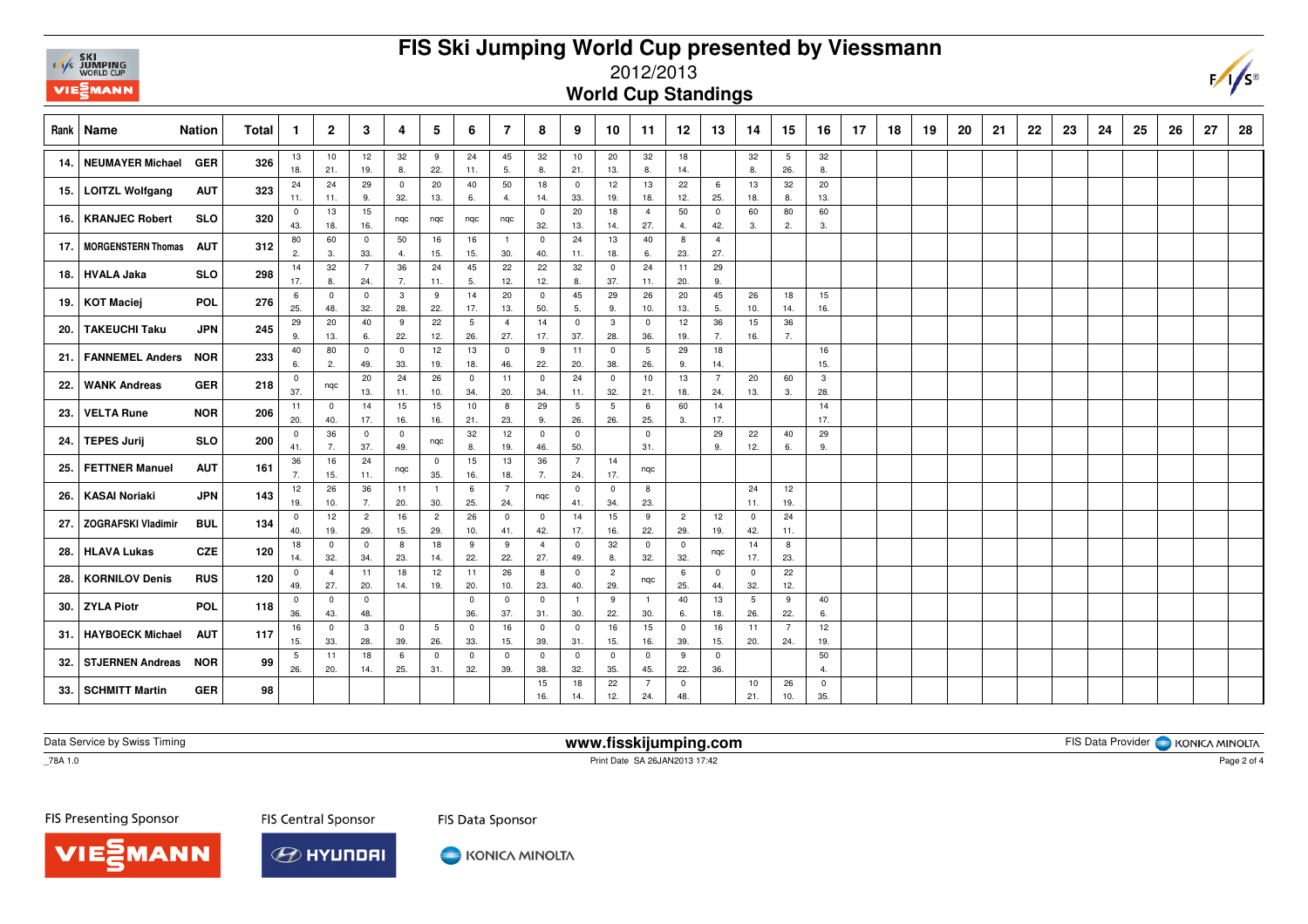# **FIS Ski Jumping World Cup presented by Viessmann**



#### 2012/2013

#### **World Cup Standings**

| Rank | Name                       | <b>Nation</b> | <b>Total</b> | $\mathbf 1$         | $\mathbf{2}$          | 3                     | 4                     | 5                      | 6                     | $\overline{7}$        | 8                     | 9                     | 10                    | 11                    | 12                    | 13                    | 14                    | 15                    | 16                  | 17 | 18 | 19 | 20 | 21 | 22 | 23 | 24 | 25 | 26 | 27 | 28 |
|------|----------------------------|---------------|--------------|---------------------|-----------------------|-----------------------|-----------------------|------------------------|-----------------------|-----------------------|-----------------------|-----------------------|-----------------------|-----------------------|-----------------------|-----------------------|-----------------------|-----------------------|---------------------|----|----|----|----|----|----|----|----|----|----|----|----|
| 34.  | <b>KOCH Martin</b>         | <b>AUT</b>    | 97           | $\mathbf 0$<br>38.  | 6<br>25.              | 13<br>18.             | $\mathbf 0$<br>31.    | 13<br>18.              | $\overline{7}$<br>24. | $\overline{0}$<br>32. | $\overline{0}$<br>48. | $\mathbf 0$<br>39.    | 26<br>10.             | 14<br>17.             |                       |                       |                       |                       | 18<br>14.           |    |    |    |    |    |    |    |    |    |    |    |    |
| 35.  | <b>KUBACKI Dawid</b>       | <b>POL</b>    | 96           | $\mathbf 0$<br>34.  | $\overline{0}$<br>45. | 9<br>22.              | $\overline{1}$<br>30. | 14<br>17.              | 29<br>9.              | 14<br>17.             | 5<br>26.              | 3<br>28.              | $\mathbf 0$<br>36.    | $\mathbf 0$<br>42.    | $\overline{0}$<br>44. | $\mathbf 0$<br>32.    | 8<br>23.              | 13<br>18.             | $\mathbf{0}$<br>32. |    |    |    |    |    |    |    |    |    |    |    |    |
| 36.  | <b>KRAFT Stefan</b>        | <b>AUT</b>    | 95           |                     |                       |                       |                       |                        |                       |                       |                       |                       | 8<br>23.              | 60<br>3.              | $\mathbf{3}$<br>28.   | 24<br>11.             |                       |                       |                     |    |    |    |    |    |    |    |    |    |    |    |    |
| 37.  | <b>SHIMIZU Reruhi</b>      | <b>JPN</b>    | 68           | $\mathbf{3}$<br>28. | $\overline{7}$<br>24. |                       | 26<br>10.             | 29<br>9.               | $\overline{0}$<br>35. | $\mathbf{3}$<br>28.   | ngc                   | $\overline{0}$<br>45. | $\mathbf 0$<br>31.    | $\mathsf 0$<br>37.    |                       |                       |                       |                       |                     |    |    |    |    |    |    |    |    |    |    |    |    |
| 38.  | <b>GEIGER Karl</b>         | <b>GER</b>    | 60           | 10<br>21.           | $\overline{1}$<br>30. | 5<br>26.              | $\overline{c}$<br>29. | 40<br>6.               | $\overline{c}$<br>29. | $\mathbf 0$<br>35.    | nqc                   | $\mathbf 0$<br>36.    |                       |                       | $\mathbf 0$<br>33.    | nqc                   |                       |                       |                     |    |    |    |    |    |    |    |    |    |    |    |    |
| 39.  | <b>ASIKAINEN Lauri</b>     | <b>FIN</b>    | 50           | nqc                 | $\mathbf 0$<br>39.    | 8<br>23.              | 5<br>26.              | $\mathbf 0$<br>34.     | $\mathbf 0$<br>38.    | 15<br>16.             | $\mathbf 0$<br>49.    | $\overline{4}$<br>27. | $\overline{0}$<br>33. | $\mathbf{3}$<br>28.   | 15<br>16.             | $\mathbf 0$<br>48.    |                       |                       | $\mathbf 0$<br>33.  |    |    |    |    |    |    |    |    |    |    |    |    |
| 40.  | <b>ITO Daiki</b>           | <b>JPN</b>    | 41           |                     |                       |                       |                       |                        |                       |                       | ngc                   | $\mathbf 0$<br>47.    | $\mathbf 0$<br>45.    | $\mathsf 0$<br>35.    | $\mathbf 0$<br>34.    | $\mathbf 0$<br>33.    | 40<br>6.              | $\overline{1}$<br>30. |                     |    |    |    |    |    |    |    |    |    |    |    |    |
| 41.  | <b>DESCHWANDEN Gregor</b>  | SUI           | 39           | $\mathbf 0$<br>41.  | $\overline{0}$<br>44. | $\overline{1}$<br>30. | $\mathbf 0$<br>41.    | $\overline{0}$<br>46.  | $\overline{0}$<br>44. | nqc                   | 6<br>25.              | $\mathbf 0$<br>34.    | nqc                   | $\mathbf 0$<br>48.    |                       |                       | 12<br>19.             | 15<br>16.             | 5<br>26.            |    |    |    |    |    |    |    |    |    |    |    |    |
| 42.  | <b>COLLOREDO Sebastian</b> | <b>ITA</b>    | 38           | 8<br>23.            | $\mathbf 0$<br>31.    | nqc                   | 29<br>9.              | nqc                    | nqc                   | $\mathbf 0$<br>33.    | $\mathbf 0$<br>36.    | $^{\circ}$<br>42.     | $\mathbf 0$<br>47.    | $^{\circ}$<br>38.     |                       | $\overline{1}$<br>30. |                       |                       |                     |    |    |    |    |    |    |    |    |    |    |    |    |
| 43.  | <b>QUECK Danny</b>         | <b>GER</b>    | 37           | $\mathbf 0$<br>39.  | 0<br>50.              | $\mathbf 0$<br>35.    | 12<br>19.             | 5<br>26.               | $\mathbf 0$<br>42.    | $\mathbf 0$<br>34.    | 12<br>19.             | 8<br>23.              |                       |                       | ijc                   |                       |                       |                       |                     |    |    |    |    |    |    |    |    |    |    |    |    |
| 44.  | <b>MECHLER Maximilian</b>  | <b>GER</b>    | 33           |                     |                       |                       |                       |                        |                       |                       | $\overline{7}$<br>24. | 9<br>22.              |                       |                       | $\mathbf 0$<br>43.    | $\mathbf 0$<br>50.    | $\overline{7}$<br>24. | $\overline{0}$<br>38. | 10<br>21.           |    |    |    |    |    |    |    |    |    |    |    |    |
| 45.  | MIETUS Krzysztof           | <b>POL</b>    | 31           | $\mathbf 0$<br>44.  | 5<br>26.              | $\mathbf 0$<br>47.    | $\mathsf 0$<br>43.    | nqc                    | 8<br>23.              | $\overline{0}$<br>31. | $\mathbf 0$<br>33.    | $\mathbf 0$<br>38.    | $\overline{4}$<br>27. | $\mathsf 0$<br>39.    | $\overline{0}$<br>37. | $\overline{c}$<br>29. | ijc                   | 6<br>25.              | 6<br>25.            |    |    |    |    |    |    |    |    |    |    |    |    |
| 46.  | <b>HULA Stefan</b>         | <b>POL</b>    | 26           |                     |                       |                       |                       |                        |                       |                       | 10<br>21.             | $\mathbf 0$<br>44.    | $\mathbf 0$<br>39.    | $\overline{2}$<br>29. | $\overline{4}$<br>27. | 10<br>21.             |                       |                       |                     |    |    |    |    |    |    |    |    |    |    |    |    |
| 47.  | <b>KOUDELKA Roman</b>      | <b>CZE</b>    | 25           | $\mathbf 0$<br>33.  | $\mathbf 0$<br>49.    | $\mathbf 0$<br>46.    | 0<br>34.              | $\overline{0}$<br>44.  |                       |                       | $\overline{c}$<br>29. | 13<br>18.             | $\mathbf 0$<br>40.    |                       | 10<br>21.             | $\overline{0}$<br>47. | $\mathbf 0$<br>39.    | $\overline{0}$<br>34. |                     |    |    |    |    |    |    |    |    |    |    |    |    |
| 48.  | <b>ROSLIAKOV IIja</b>      | <b>RUS</b>    | 22           |                     | nqc                   |                       | $\mathbf 0$<br>50.    | $\mathbf 0$<br>36.     | $\mathbf 0$<br>40.    | $\overline{0}$<br>44. | 11<br>20.             | nqc                   | $\mathbf 0$<br>40.    | 11<br>20.             | $\mathbf 0$<br>47.    | $\mathsf 0$<br>45.    | $\mathbf 0$<br>46.    | $\mathbf 0$<br>33.    |                     |    |    |    |    |    |    |    |    |    |    |    |    |
| 49.  | <b>PUNGERTAR Matjaz</b>    | <b>SLO</b>    | 20           | nqc                 | nqc                   | $\mathbf 0$<br>31.    | $\mathbf 0$<br>42.    | $7\overline{ }$<br>24. | $\mathbf 0$<br>45.    | $\overline{0}$<br>38. | nqc                   | $\overline{c}$<br>29. | $\mathbf 0$<br>42.    | $\mathbf 0$<br>34.    | $\mathbf{1}$<br>30.   | $\mathbf 0$<br>41.    | $\mathbf 0$<br>33.    | 10<br>21.             | $\mathbf 0$<br>38.  |    |    |    |    |    |    |    |    |    |    |    |    |
| 50.  | <b>WATASE Yuta</b>         | <b>JPN</b>    | 19           | nqc                 | $\overline{c}$<br>29. | $\overline{0}$<br>43. | 10<br>21.             | $\mathbf{3}$<br>28.    | nqc                   | $\overline{2}$<br>29. | $\mathbf 0$<br>43.    | $\mathbf 0$<br>35.    | $\overline{0}$<br>43. | nqc                   | nqc                   | $\mathbf 0$<br>34.    | $\mathbf 0$<br>31.    | $\overline{2}$<br>29. |                     |    |    |    |    |    |    |    |    |    |    |    |    |
| 51.  | <b>FRENETTE Peter</b>      | <b>USA</b>    | 17           | $^{\circ}$<br>48.   | nqc                   | nqc                   | nqc                   | nqc                    | nqc                   | $\overline{0}$<br>45. | nqc                   | nqc                   | nqc                   | $\mathsf 0$<br>41.    |                       |                       | 6<br>25.              | 11<br>20.             | $\mathbf 0$<br>31.  |    |    |    |    |    |    |    |    |    |    |    |    |
| 52.  | <b>ROMASHOV Alexey</b>     | <b>RUS</b>    | 14           | nqc                 | $\mathbf 0$<br>38.    | 6<br>25.              | $\overline{4}$<br>27. | nqc                    | $\overline{1}$<br>30. | nqc                   |                       | ngc                   |                       | nqc                   | nqc                   | $\mathbf{3}$<br>28.   | $\mathbf 0$<br>43.    | $\overline{0}$<br>44. |                     |    |    |    |    |    |    |    |    |    |    |    |    |
| 53.  | KOBAYASHI Junshiro         | <b>JPN</b>    | 13           | $\mathbf 0$<br>45.  |                       | $\overline{4}$<br>27. | nqc                   |                        | $\mathbf 0$<br>39.    |                       |                       |                       |                       |                       |                       |                       | 9<br>22.              | $\mathbf 0$<br>35.    |                     |    |    |    |    |    |    |    |    |    |    |    |    |

Data Service by Swiss Timing

**www.fisskijumping.com**

FIS Data Provider | KONICA MINOLTA

 $-78A$  1.0

Print Date SA 26JAN2013 17:42

FIS Presenting Sponsor

**MANN** 

**FIS Central Sponsor** 



KONICA MINOLTA

FIS Data Sponsor

Page 3 of 4